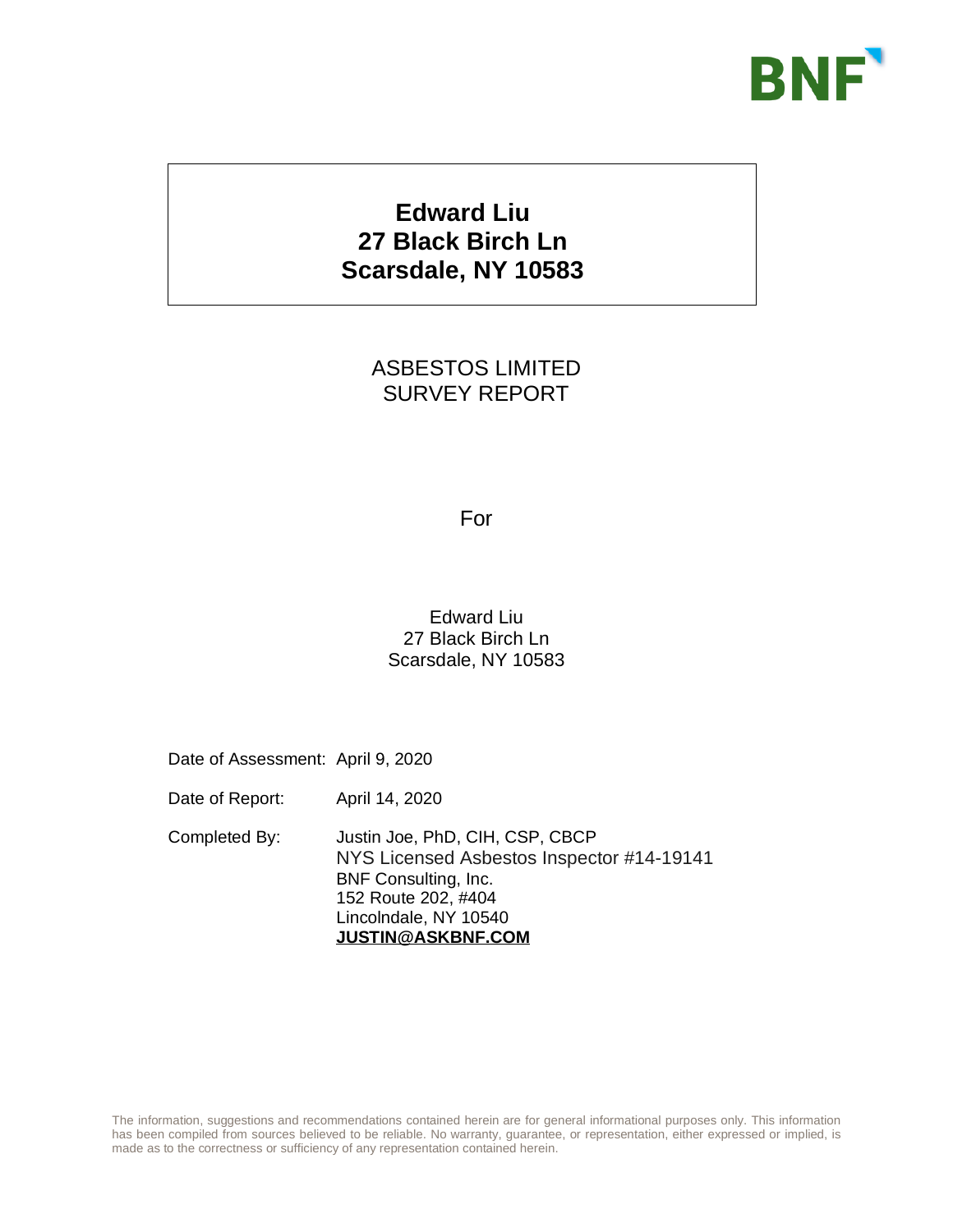

On April 9, 2020, Justin H. Joe, PhD, CIH, CSP, CBCP of BNF Consulting, Inc. (hereafter BNF) completed a Limited Asbestos Survey for the residential property located at 27 Black Birch Ln, Scarsdale, NY 10583 during the real estate transaction. The property is a single family home that contains 4,085 sq ft and was built in 1963. It houses 5 bedrooms and 4 bathrooms.

The purpose of the Survey was to evaluate residents' potential exposure to asbestos containing materials (ACM) in the property. Bulk samples were taken from duct fabric dampeners as suspected asbestos containing materials. All sampling was intended to document occupants' potential exposures and to address their concerns. This survey included the following sampling:

• Two (2), one-layer bulk samples were collected for asbestos fibers analysis

The analytical results indicate that the following building materials are **Asbestos Containing Materials**, sampled materials exceeding the EPA and NYS Regulation level of 1% for asbestos:

| <b>Sample Number(s)</b><br><b>Discription</b> | <b>Stereoscopic</b><br>Appearance       | Location                              | % Total Asbestos  |
|-----------------------------------------------|-----------------------------------------|---------------------------------------|-------------------|
| 01. Return Duct Dampener                      | <b>Fibrous</b><br>Homogeneous<br>Silver | <b>Basement</b><br>Mechanical<br>Room | 80%<br>Chrysotile |
| 02. Supply Duct Dampener                      | <b>Fibrous</b><br>Homogeneous<br>Silver | <b>Basement</b><br>Mechanical<br>Room | 50%<br>Chrysotile |

The following are some notes regarding the survey efforts, sampling decision processes, and happenings during the planned survey time. The proposed survey plan included conducting asbestos bulk sampling from the second floor and the basement. The bulk samples obtained by BNF Consulting were collected and analyzed utilizing Polarized Light Microscopy (PLM) and/or Transmission Electron Microscopy (TEM). Materials found to contain asbestos greater than one percent (1%) in content are considered asbestos containing materials (ACM).

BNF recommends the following actions to abate asbestos containing fabric dampeners of the HVAC system in the basement mechanical room according to the New York State Asbestos Abatement Guidelines.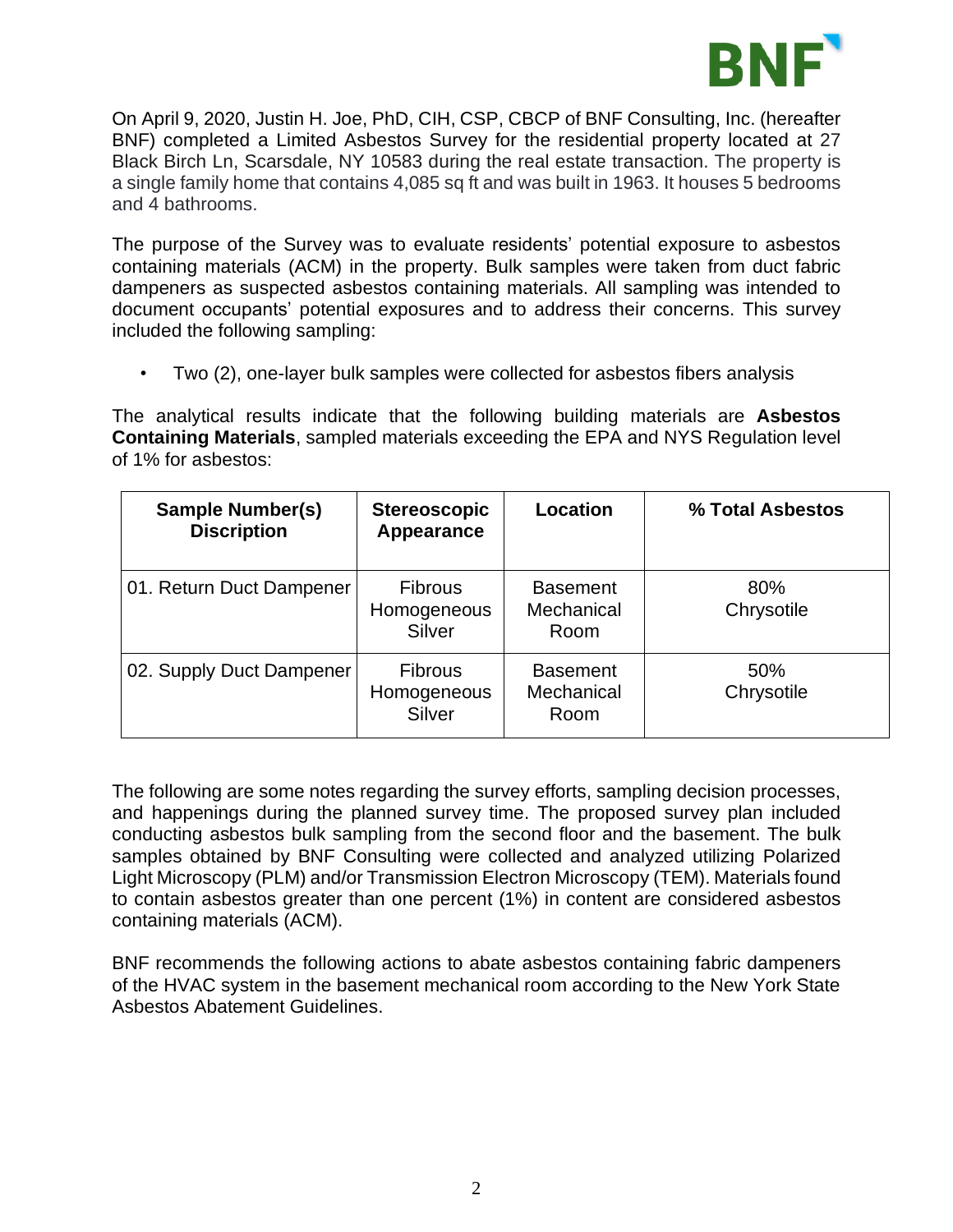

# **PHOTOGRAPHS**





Fabric dampener on return duct Fabric dampener on supply duct

## **ASBESTOS BULK SAMPLING METHODOLOGY**

Asbestos bulk samples were collected and placed in zip-lock bags for laboratory analysis. This sampling was performed to identify asbestos in specific suspect asbestos containing materials (ACM). The samples were submitted for standard turn around time analysis via polarized light microscopy (PLM).

The PLM method is the most commonly used method to analyze building materials for the presence of asbestos. The PLM method is in accordance with the EPA Interim Method of the Determination of Asbestos in Bulk Samples (EPA, July 1993), or EPA 600 / R-93/116, M-4/82-020. This method utilizes the optical properties of minerals to identify the selected constituent. The use of this method enables identification of the type and the percentage of asbestos in a sample.

The detection limit of the PLM method for asbestos identification is one percent (1%) asbestos. BNF Consulting recommends Transmission Electron Microscopy (TEM) or Point Counting analysis for asbestos samples with trace, or less than one percent (<1%) when analyzed via PLM.

In some cases, samples collected from an apparently homogeneous material and yielding mixed results may, in fact, have been taken from different homogeneous materials displaying similar visual characteristics but composed of different constituents. Although materials may appear to be homogeneous, different manufacturers may have produced them in different batches. Materials, which appear to be homogenous but yield mixed results, are typically assumed, in accordance with AHERA procedures, to be asbestos containing in all areas where the materials are located.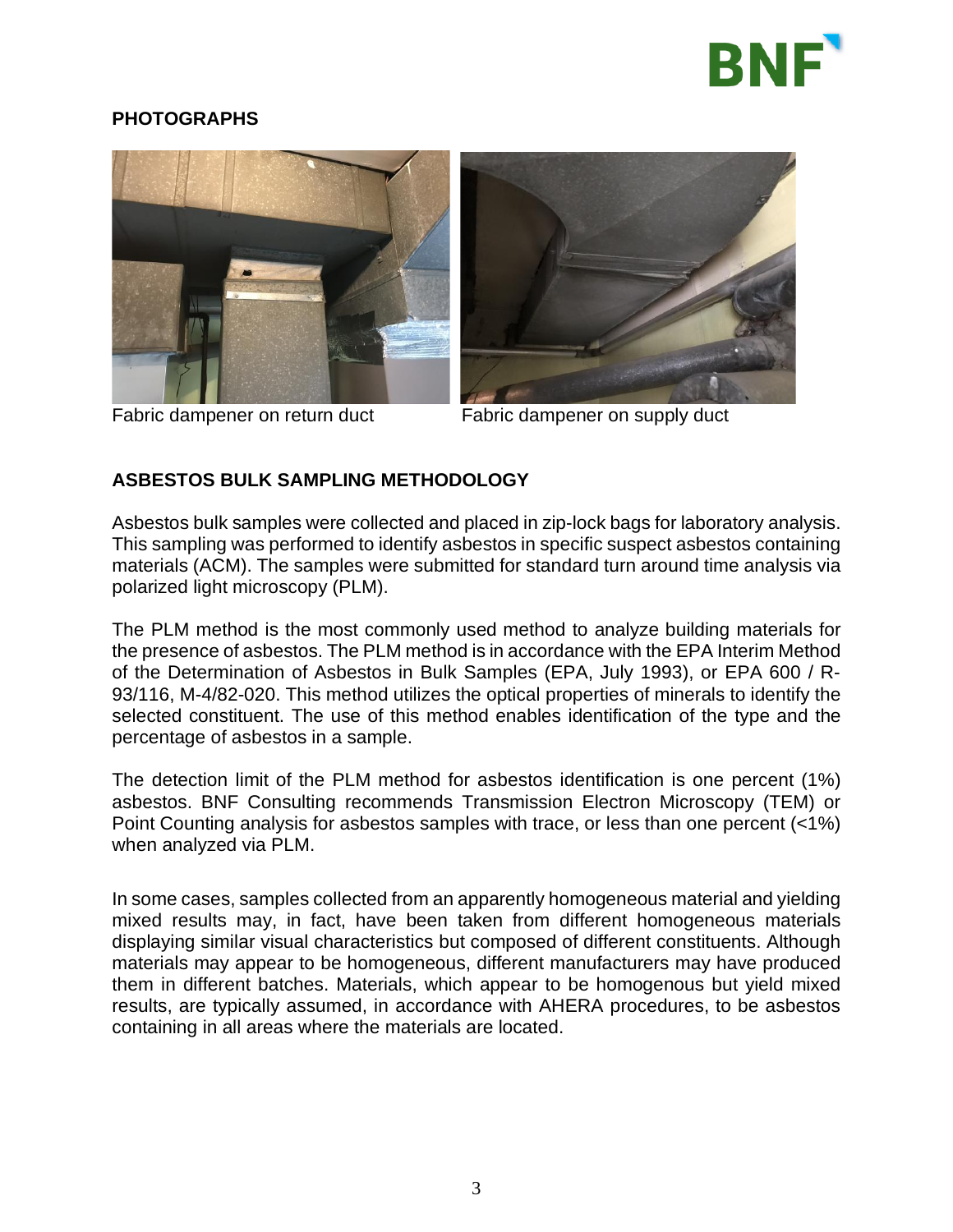

# **ASBESTOS ANALYS LABORATORY**

Collected asbestos samples were submitted under chain of custody for stand turn around PLM and/or TEM analysis to AIHA (American Industrial Hygiene Association) accredited for bulk and air asbestos laboratory, SanAir in Powhatan, VA.

#### **LIMITATIONS**

This investigation is limited to the conditions and practices observed and information made available to BNF. The methods, conclusions, and recommendations provided are based on BNF's judgment, experience and the standard of practice for professional service. They are subject to the limitations and variability inherent in the methodology employed. As with all environmental investigations, this investigation is limited to the defined scope and does not purport to set forth all hazards, nor indicate that other hazards do not exist.

Please do not hesitate to contact our office at 914-297-8335 if you have any additional questions or concerns. Thank you for the opportunity to assist you in promoting a healthier environment.